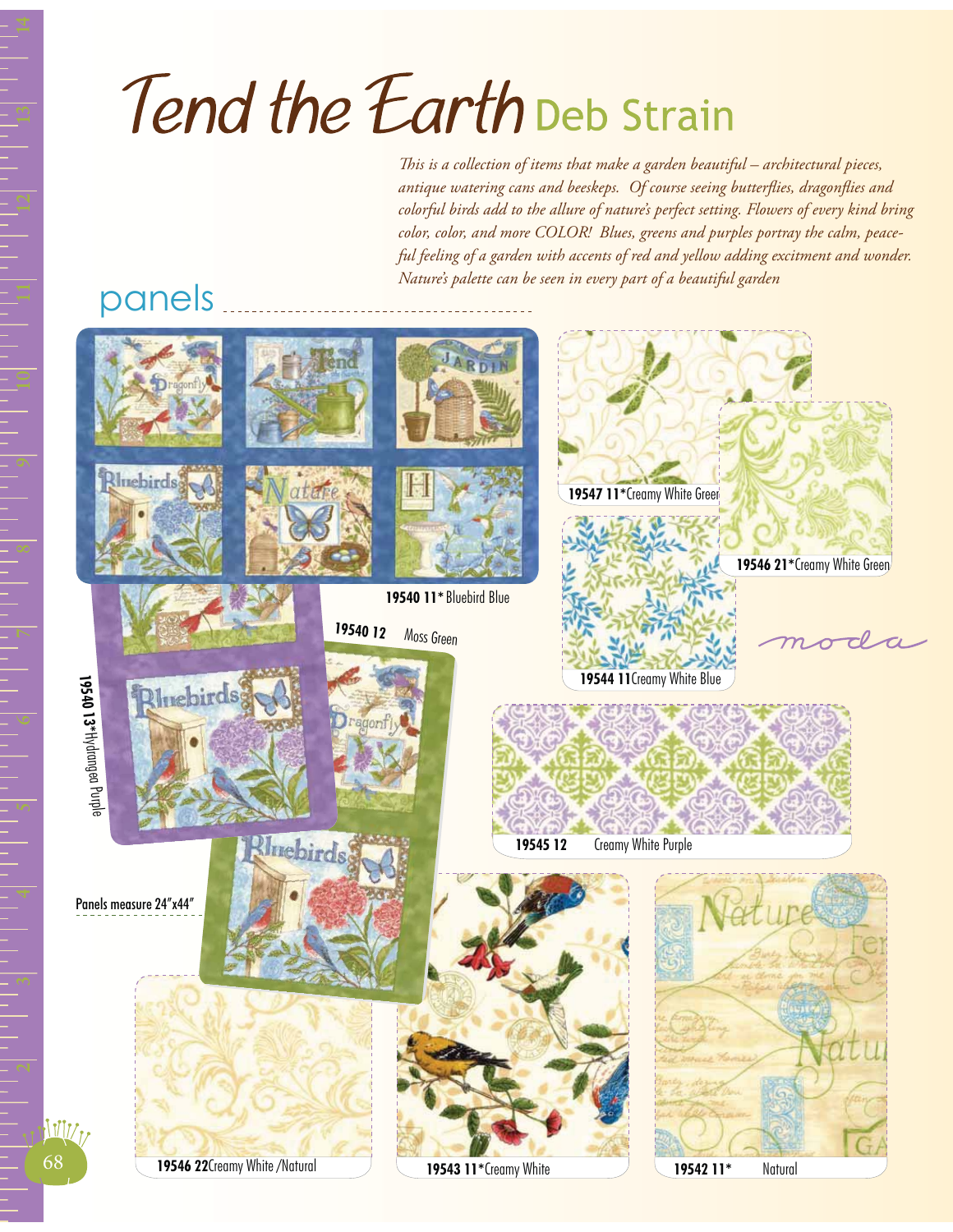

**\*** Part of Half Assortment

**19545 16** Moss Green

**19541 16** Moss Green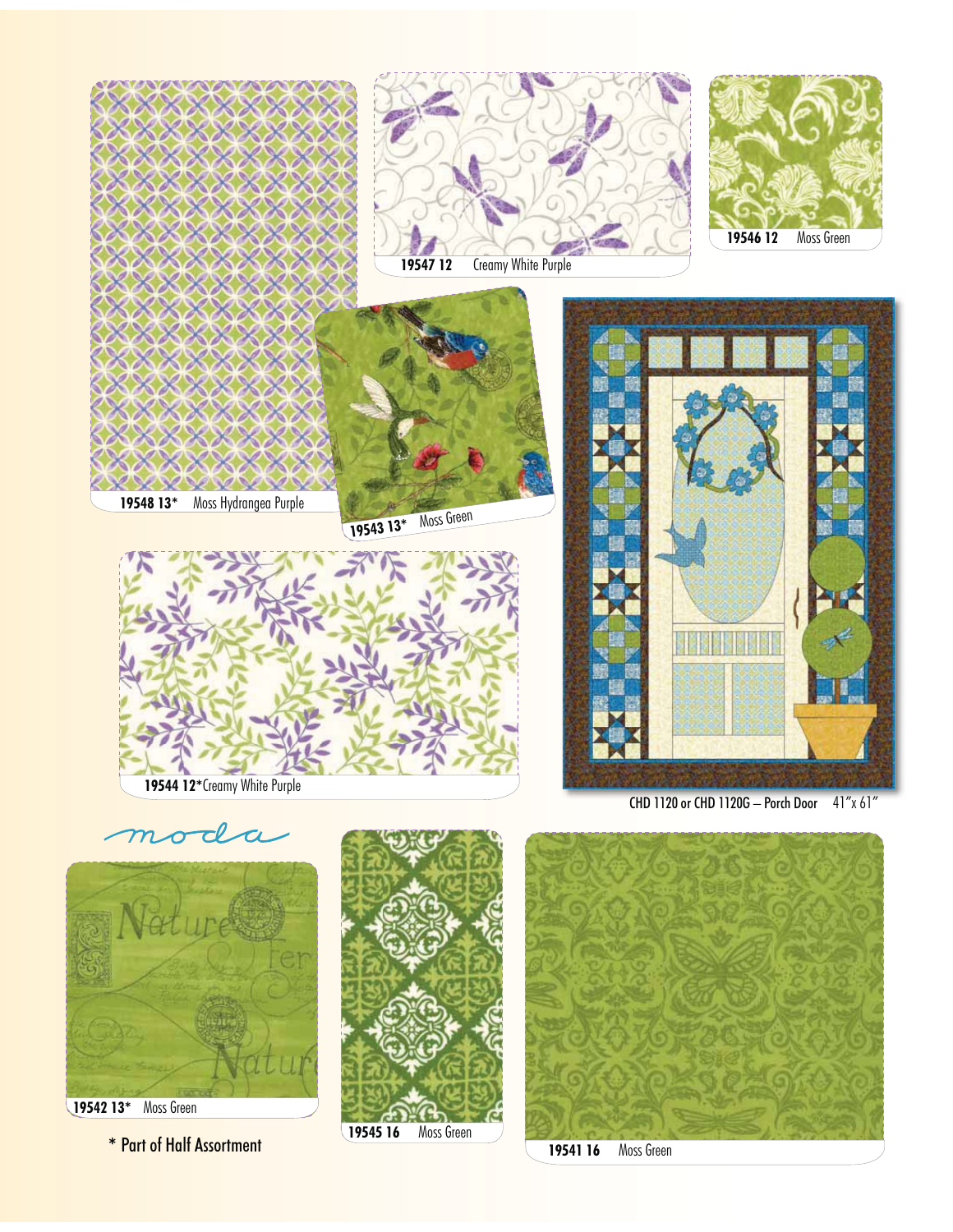











CHD 1119 or CHD 1119G – Jardin 42"x 54"

moda